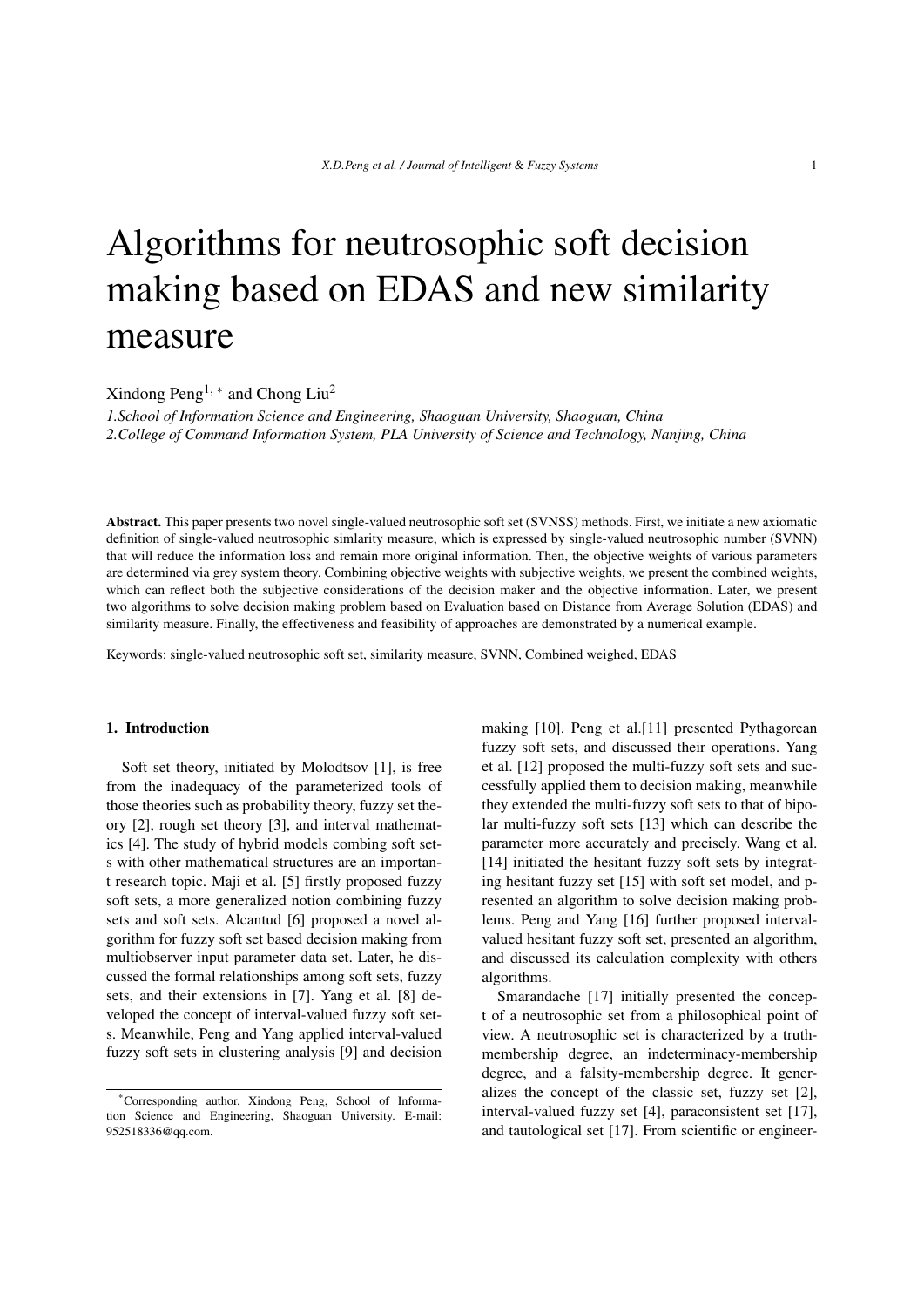ing point of view, the neutrosophic set and set-theoretic operators need to be specified. Otherwise, it will be difficult to apply in the real applications. Hence, Wang et al. [18] proposed a single valued neutrosophic set (SVNS) and provided the set-theoretic operators and various properties of SVNSs. At present, SVNSs have attracted widely attention and made some achievements. Ye [19,20] proposed a multi-attribute decision making (MADM) method using the correlation coefficient under single-valued neutrosophic environment. Ye [21,22] further developed clustering method and decision making methods by similarity measures of SVNS. Meanwhile, Ye [23] presented cross entropy measures of SVNS and applied them to decision making. Biswas et al. [24] extended the Technique for Order Preference by Similarity to an Ideal Solution (TOPSIS) method for multi-attribute single-valued neutrosophic decision-making problem. Sahin and Kucuk [25] defined a subsethood measure for SVNS, and applied to MADM. Yang et al. [26] introduced single valued neutrosophic relations and discussed their properties. Huang [27] developed a new distance measure of SVNSs, and applied them to clustering analysis and MADM. Liu [28] proposed aggregation operators based on Archimedean t-conorm and t-norm for SVNS and also gave an application in MADM. Li et al. [29] extended the Heronian mean to SVNS, and proposed some Heronian mean operators for SVNS.

Combining the advantages of the instance of neutrosophic set [17] with soft set [1], Maji [30] proposed the single-valued neutrosophic soft set. Şahin and Küçük [31] presented the definition of similarity and entropy in single-valued neutrosophic soft environment. Mukherjee and Sarkar [32] defined some similarity measures of single-valued neutrosophic soft sets, and applied them to real life problems. Deli and Broumi [33] defined some new operators and soft matrix based on single-valued neutrosophic soft sets. Alkhazaleh [34] introduced time-neutrosophic soft set and studied some of its properties in detail. Al-Quran and Hassan [35] presented the neutosophic vague soft expert set theory and discussed their properties in detail.

Evaluation based on Distance from Average Solution (EDAS), originally proposed by Ghorabaee et al. [36], is a new MADM method for inventory ABC classification. It is a very useful when we have some conflicting attributes. In the compromise MADM methods such as VIKOR and TOPSIS [37], the best alternative is obtained by computing the distance from ideal and nadir solutions. The desirable alternative has lower distance from ideal solution and higher distance from nadir solution in these MADM methods. Ghorabaee et al. [38] extended the EDAS method to supplier selection. To the best of our knowledge, however, the study of the MADM problem based on EDAS method have not been reported in the existing academic literature. Hence, it is an interesting research topic to apply the EDAS in MADM to rank and determine the best alternative under single-valued neutrosophic soft environment. Through a comparison analysis of the given methods, their objective evaluation is carried out, and the method which maintains consistency of its results is chosen.

In order to compute the similarity measure of two SVNSs, we propose a new axiomatic definition of similarity measure, which takes in the form of SVNN. Comparing with the existing literature [21,22,31,32], our similarity measure can remain more original decision information.

Considering that different sets of attribute weights will influence the ranking results of alternatives, we develop a novel method to determine the criteria weights by combining the subjective factors with the objective ones. This model is different from the existing methods, which can be divided into two categories: one is the subjective weighting methods and the other is the objective weighting methods, which can be computed by grey system theory [39]. The subjective weighting methods pay much attention to the preference information of the decision maker [19-21,23,27- 30], while they neglect the objective information. The objective weighting methods do not take into account the preference of the decision maker, in particular, these methods fail to take into account the risk attitude of the decision maker [22,24]. The characteristic of our weighting model can reflect both the subjective considerations of the decision maker and the objective information. Consequently, combining subjective weights with objective weights, we provide a combined model to determine attribute weights.

The remainder of this paper is organized as follows: In Section 2, we review some fundamental conceptions of neutrosophic sets, single-valued neutrosophic sets, soft set and single-valued neutrosophic soft sets. In Section 3, a new axiomatic definition of singlevalued neutrosophic similarity measure is presented. In Section 4, two single-valued neutrosophic soft decision making approaches based on EDAS and similarity measure are shown. In Section 5, a numerical example is given to illustrate the proposed methods. The paper is concluded in Section 6.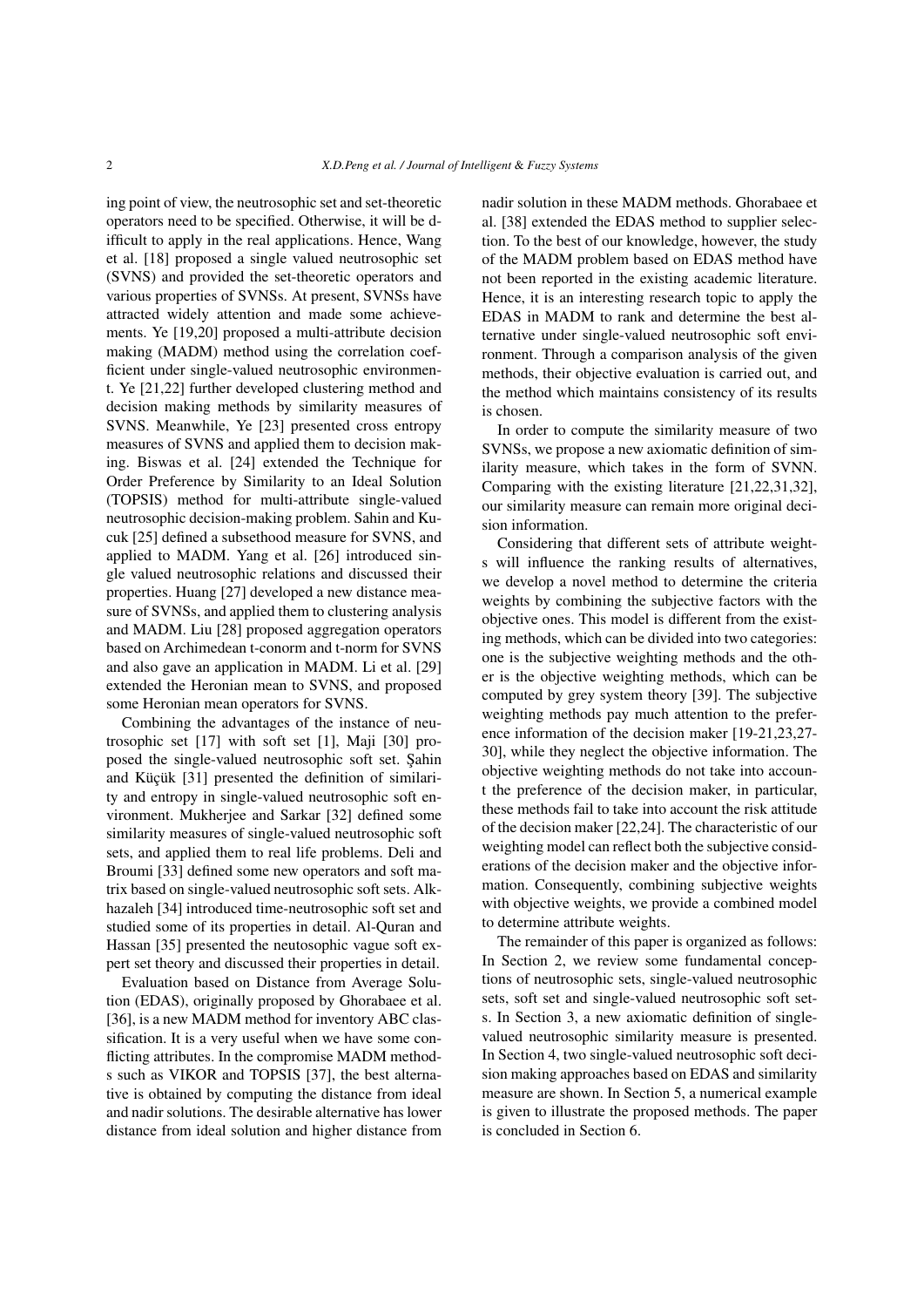#### 2. Preliminaries

#### *2.1.* Neutrosophic set

Neutrosophic set is a portion of neutrosophy, which researches the origin, and domain of neutralities, as well as their interactions with diverse ideational scope [17], and is a convincing general formal framework, which extends the presented sets [2,4] from philosophical point. Smarandache [17] introduced the definition of neutrosophic set as follows:

Definition 1. [3] Let *X* be a universe of discourse, with a class of elements in *X* denoted by *x*. A neutrosophic set  $B$  in  $X$  is summarized by a truth-membership function  $T_B(x)$ , an indeterminacy-membership function  $I_B(x)$ , and a falsity-membership function  $F_B(x)$ . The functions  $T_B(x)$ ,  $I_B(x)$ , and  $F_B(x)$  are real standard or non-standard subsets of  $]0^-, 1^+[$ . That is  $T_B(x)$ : *X* → ]0<sup>−</sup>, 1<sup>+</sup>[, *I<sub>B</sub>*(*x*) : *X* → ]0<sup>−</sup>, 1<sup>+</sup>[, and *F<sub>B</sub>*(*x*) : *X* → ]0 *<sup>−</sup>,*1 +[.

There is restriction on the sum of  $T_B(x)$ ,  $I_B(x)$ , and *FB*(*x*), so 0<sup>−</sup> ≤ sup *TB*(*x*) + sup *IB*(*x*) + sup *FB*(*x*) ≤ 3<sup>+</sup>.

As mentioned above, it is hard to apply the neutrosophic set to solve some real problems. Hence, Wang et al. [18] presented SVNS, which is a subclass of the neutrosophic set and mentioned the definition as follows:

Definition 2. [18] Let *X* be a universe of discourse, with a class of elements in *X* denoted by *x*. A singlevalued neutrosophic set  $N$  in  $X$  is summarized by a truth-membership function  $T_N(x)$ , an indeterminacymembership function  $I_N(x)$ , and a falsity-membership function  $F_N(x)$ . Then a SVNS *N* can be denoted as follows:

$$
N = \{ \langle x, T_N(x), I_N(x), F_N(x) \rangle \mid x \in X \}, \qquad (1)
$$

where  $T_N(x)$ ,  $I_N(x)$ ,  $F_N(x) \in [0,1]$  for  $\forall x \in X$ . Meanwhile, the sum of  $T_N(x)$ ,  $I_N(x)$ , and  $F_N(x)$  fulfills the condition  $0 \leq T_N(x) + I_N(x) + F_N(x) \leq 3$ . For a SVN-S *N* in *X*, the triplet  $(T_N(x), I_N(x), F_N(x))$  is called single-valued neutrosophic number (SVNN). For convenience, we can simply use  $x = (T_x, I_x, F_x)$  to represent a SVNN as an element in the SVNS *N*.

Generally speaking, two special values are taken into consideration, i.e., SVNN 0 and 1; One can deem as 0 for  $(0,0,1)$  or  $(0, 1, 1)$ , and as 1 for  $(1,0,0)$  or  $(1,1,0)$ relying on the some applications. However, if we think about 0 as the worst value and 1 as the best value, we can set 0 as  $(0,0,1)$  and 1 as  $(1,0,0)$ .

**Definition 3.** [18] Let  $x = (T_x, I_x, F_x)$  and  $y = (T_v, I_v, F_v)$ be two SVNNs, then operations can be defined as follows:

 $(1)$   $x^c = (F_x, 1 - I_x, T_x);$  $(2)$   $x \cup y = (\max\{T_x, T_y\}, \min\{I_x, I_y\}, \min\{F_x, F_y\});$  $(3)$   $x \cap y = (\min\{T_x, T_y\}, \max\{I_x, I_y\}, \max\{F_x, F_y\})$ ;  $(4)$   $x \oplus y = (T_x + T_y - T_x * T_y, I_x * I_y, F_x * F_y);$ (5)  $x \otimes y = (T_x * T_y, I_x + I_y - I_x * I_y, F_x + F_y - F_x * F_y);$  $(6) \lambda x = (1 - (1 - T_x)^{\lambda}, (I_x)^{\lambda}, (F_x)^{\lambda}), \lambda > 0;$  $(7)$   $x^{\lambda} = ((T_x)^{\lambda}, 1 - (1 - I_x)^{\lambda}, 1 - (1 - F_x)^{\lambda}), \lambda > 0.$ 

For comparing two SVNNs, Peng et al. [40] introduced a similarity measure method for a SVNN.

**Definition 4.** [40] Let  $x = (T_x, I_x, F_x)$  be a SVNN, then the score function  $s(x)$  is defined as follows:

$$
s(x) = \frac{2}{3} + \frac{T_x}{3} - \frac{I_x}{3} - \frac{F_x}{3}.
$$
 (2)

It measures the hamming similarity between  $x =$  $(T_x, I_x, F_x)$  and the ideal solution  $(1, 0, 0)$  for the comparison of SVNNs.

**Definition 5.** [30] A pair  $(\widetilde{F}, A)$  is called a singlevalued neutrosophic soft set over  $U$ , where  $F$  is a mapping given by  $\widetilde{F}: A \to \widetilde{P}(U)$ .

In other words, the soft set is not a kind of set, but a parameterized family of subsets of the set *U*. For any parameter  $e \in A$ ,  $\widetilde{F}(e)$  may be considered as the set of *e*-approximate elements of the singlevalued neutrosophic soft set  $(\widetilde{F}, A)$ . Let  $\widetilde{F}(e)(x)$  denote the membership value that object *x* holds parameter *e*, then  $\tilde{F}(e)$  can be written as a single-valued neutrosophic set that  $\widetilde{F}(e) = \{x/\widetilde{F}(e)(x) \mid x \in U\}$  $\{x/(T_{\tilde{F}}(e)(x), I_{\tilde{F}}(e)(x), F_{\tilde{F}}(e)(x)) | x \in U\}.$ 

**Example 1.** Let  $U = \{x_1, x_2, x_3\}$  and  $A = \{e_1, e_2, e_3\}$ . Let  $(F, A)$  be a single-valued neutrosophic soft set over *U*, defined as follows:

 $\widetilde{F}(e_1) = \{x_1/(0.3, 0.4, 0.7), x_2/(0.3, 0.5, 0.6), x_3/(0.4, 0.4, 0.6)\},$  $\widetilde{F}(e_2) = \{x_1/(0.7, 0.4, 0.8), x_2/(0.6, 0.4, 0.6), x_3/(0.3, 0.5, 0.7)\},\$  $\widetilde{F}(e_3) = \{x_1/(0.5, 0.4, 0.6), x_2/(0.3, 0.6, 0.7), x_3/(0.3, 0.4, 0.8)\}.$ 

Then,  $(\widetilde{F}, A)$  is described by the following Table 1.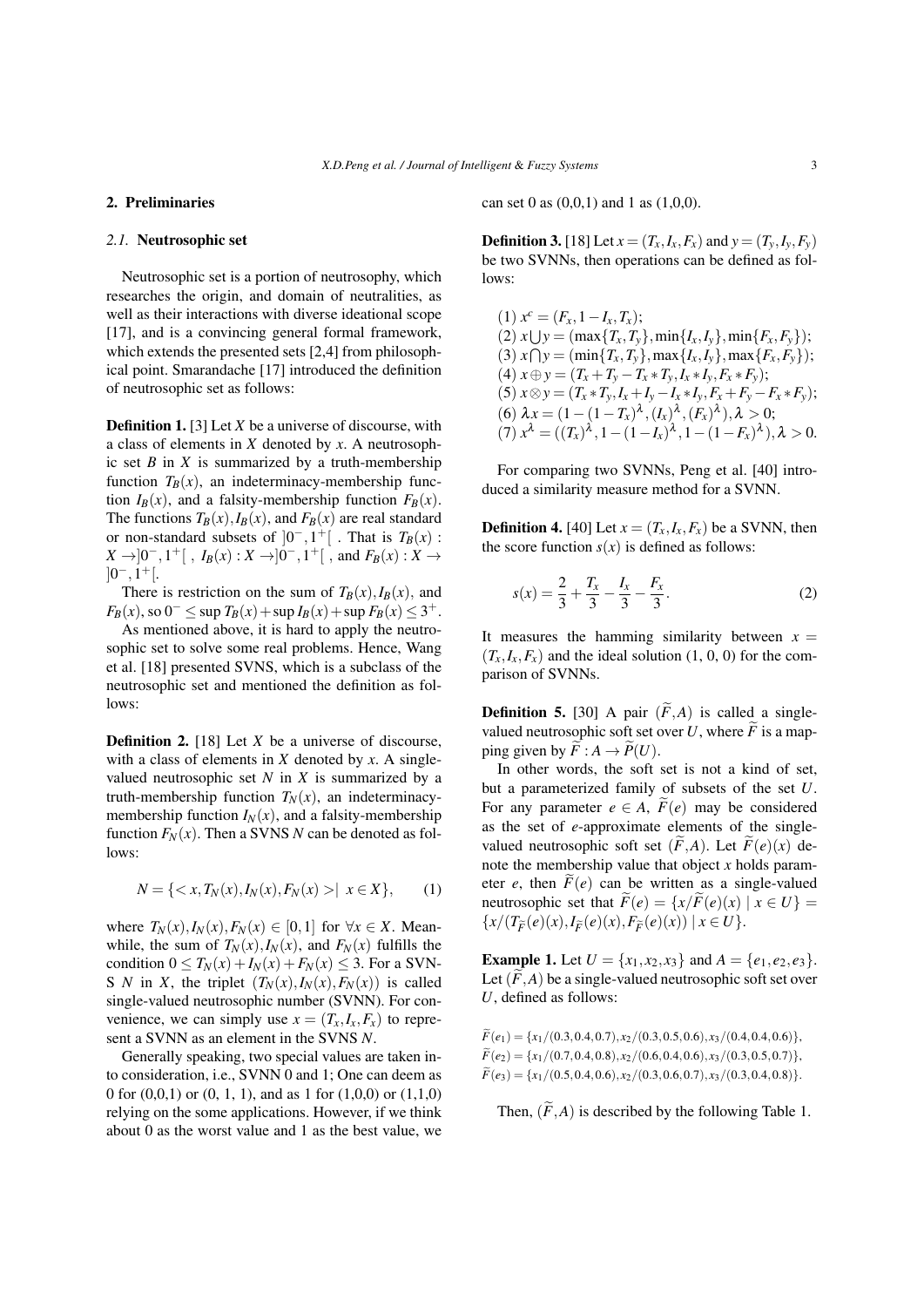Table 1 The single-valued neutrosophic soft set  $(\widetilde{F}, A)$ 

|                 | e <sub>1</sub>  | e               | $e_3$           |
|-----------------|-----------------|-----------------|-----------------|
| $\mathcal{X}_1$ | (0.3, 0.4, 0.7) | (0.7, 0.4, 0.8) | (0.5, 0.4, 0.6) |
| $\mathcal{X}$   | (0.3, 0.5, 0.6) | (0.6, 0.4, 0.6) | (0.3, 0.6, 0.7) |
| $\chi_3$        | (0.4, 0.4, 0.6) | (0.3, 0.5, 0.7) | (0.3, 0.4, 0.8) |

**Definition 6.** [30] Let  $(\widetilde{F}, A)$  and  $(\widetilde{G}, B)$  be two singlevalued neutrosophic soft sets over the common universe *U*.  $(\widetilde{F}, A)$  is said to be single-valued neutrosophic soft subset of  $(\widetilde{G}, B)$  if  $A \subset B$ ,  $T_{\widetilde{F}}(e)(x) \le$  $T_{\widetilde{G}}(e)(x), I_{\widetilde{F}}(e)(x) \leq I_{\widetilde{G}}(e)(x), F_{\widetilde{F}}(e)(x) \geq F_{\widetilde{G}}(e)(x),$ *∀e* ∈ *A*, *x* ∈ *U*. We denote it by  $(\widetilde{F}, A) \subseteq (\widetilde{G}, B)$ .

## 3. A new single-valued neutrosophic similarity measure

**Definition 7.** Let  $A_1$ ,  $A_2$  and  $A_3$  be three SVNSs on *X*. A similarity measure  $D^{\Delta}(A_1, A_2)$  is a mapping  $S^{\Delta}$ : SVNS(*X*) × SVNS(*X*) → SVNN, possessing the following properties:

(1) 
$$
S^{\Delta}(A_1, A_2)
$$
 is a SVM;  
\n(2)  $S^{\Delta}(A_1, A_2) = (1, 0, 0)$ , iff  $A_1 = A_2$ ;  
\n(3)  $S^{\Delta}(A_1, A_2) = S^{\Delta}(A_2, A_1)$ ;  
\n(4) If  $A_1 \subseteq A_2 \subseteq A_3$ , then  $S^{\Delta}(A_1, A_2) \supseteq S^{\Delta}(A_1, A_3)$   
\nand  $S^{\Delta}(A_2, A_3) \supseteq S^{\Delta}(A_1, A_3)$ .

**Theorem 1.** Let  $A_i$  and  $A_k$  be two SVNSs, then  $S^{\Delta}(A_i, A_k)$  is a similarity measure.

$$
S^{\Delta}(A_i, A_k) =
$$
  
\n
$$
\left(\min\{L(A_i, A_k), M(A_i, A_k), R(A_i, A_k)\},\right.\
$$
  
\n
$$
\min\{L(A_i, A_k), W(A_i, A_k), R(A_i, A_k)\},
$$
  
\n
$$
1 - \max\{L(A_i, A_k), M(A_i, A_k), R(A_i, A_k)\}\right),
$$
  
\n(3)

where 
$$
L(A_i, A_k) = \frac{\sum\limits_{j=1}^{n} w_j \min\{T_{ij}, T_{kj}\}}{\sum\limits_{j=1}^{n} w_j \max\{T_{ij}, T_{kj}\}},
$$
  
\n
$$
M(A_i, A_k) = \frac{\sum\limits_{j=1}^{n} w_j \min\{1 - I_{ij, 1} - I_{kj}\}}{\sum\limits_{j=1}^{n} w_j \max\{1 - I_{ij, 1} - I_{kj}\}},
$$
  
\n
$$
W(A_i, A_k) = 1 - \frac{\sum\limits_{j=1}^{n} w_j \min\{1 - I_{ij, 1} - I_{kj}\}}{\sum\limits_{j=1}^{n} w_j \max\{1 - I_{ij, 1} - I_{kj}\}},
$$

$$
R(A_i, A_k) = \frac{\sum_{j=1}^{n} w_j \min\{1 - F_{ij}, 1 - F_{kj}\}}{\sum_{j=1}^{n} w_j \max\{1 - F_{ij}, 1 - F_{kj}\}}
$$
 and  $w_j$  is the weight of *j*th SVM.

*Proof.* In order for  $S^{\Delta}(A_i, A_k)$  to be qualified as a sensible similarity measure for SVNSs, it must satisfy the (1)-(4) of axiomatic requirements.

(1) Since 
$$
0 \le L(A_i, A_k) = \frac{\sum\limits_{j=1}^{n} w_j \min\{T_{ij}, T_{kj}\}}{\sum\limits_{j=1}^{n} w_j \max\{T_{ij}, T_{kj}\}} \le 1,
$$
  
\n $0 \le M(A_i, A_k) = \frac{\sum\limits_{j=1}^{n} w_j \min\{1 - I_{ij}, 1 - I_{kj}\}}{\sum\limits_{j=1}^{n} w_j \max\{1 - I_{ij}, 1 - I_{kj}\}} \le 1,$   
\n $0 \le W(A_i, A_k) = 1 - \frac{\sum\limits_{j=1}^{n} w_j \min\{1 - I_{ij}, 1 - I_{kj}\}}{\sum\limits_{j=1}^{n} w_j \max\{1 - I_{ij}, 1 - I_{kj}\}} \le 1,$   
\n $0 \le R(A_i, A_k) = \frac{\sum\limits_{j=1}^{n} w_j \min\{1 - F_{ij}, 1 - F_{kj}\}}{\sum\limits_{j=1}^{n} w_j \max\{1 - F_{ij}, 1 - F_{kj}\}} \le 1,$   
\ntherefore

therefore,

 $0 \le \min\{L(A_i, A_k), M(A_i, A_k), R(A_i, A_k)\} \le 1$  $0 \le \min\{L(A_i, A_k), W(A_i, A_k), R(A_i, A_k)\} \le 1$  $0 \leq 1 - \max\{L(A_i, A_k), M(A_i, A_k), R(A_i, A_k)\} \leq 1.$ 

Furthermore,

 $0 \le \min\{L(A_i, A_k), M(A_i, A_k), R(A_i, A_k)\}$  $\min\{L(A_i, A_k), W(A_i, A_k), R(A_i, A_k)\}$  $1 - \max\{L(A_i, A_k), M(A_i, A_k), R(A_i, A_k)\}$  ≤ 3. Consequently,  $S^{\Delta}(A_i, A_k)$  is a SVNN.

(2)  
\n(1) Necessity:  
\nSince 
$$
S^{\Delta}(A_i, A_k) = (1, 0, 0)
$$
, we have  
\n
$$
\min\{L(A_i, A_k), M(A_i, A_k), R(A_i, A_k)\} = 1,
$$
\n
$$
\min\{L(A_i, A_k), W(A_i, A_k), R(A_i, A_k)\} = 0,
$$
\n
$$
\max\{L(A_i, A_k), M(A_i, A_k), R(A_i, A_k)\} = 1.
$$
\nIt means that  $L(A_i, A_k) = M(A_i, A_k) = R(A_i, A_k) = 1, W(A_i, A_k) = 0.$   
\nFurthermore,  
\n
$$
L(A_i, A_k) = \frac{\sum_{j=1}^{n} w_j \min\{T_{ij}, T_{kj}\}}{\sum_{j=1}^{n} w_j \max\{T_{ij}, T_{kj}\}} = 1,
$$
\n
$$
M(A_i, A_k) = \frac{\sum_{j=1}^{n} w_j \min\{1 - I_{ij}, 1 - I_{kj}\}}{\sum_{j=1}^{n} w_j \max\{1 - I_{ij}, 1 - I_{kj}\}} = 1,
$$

 $\overline{a}$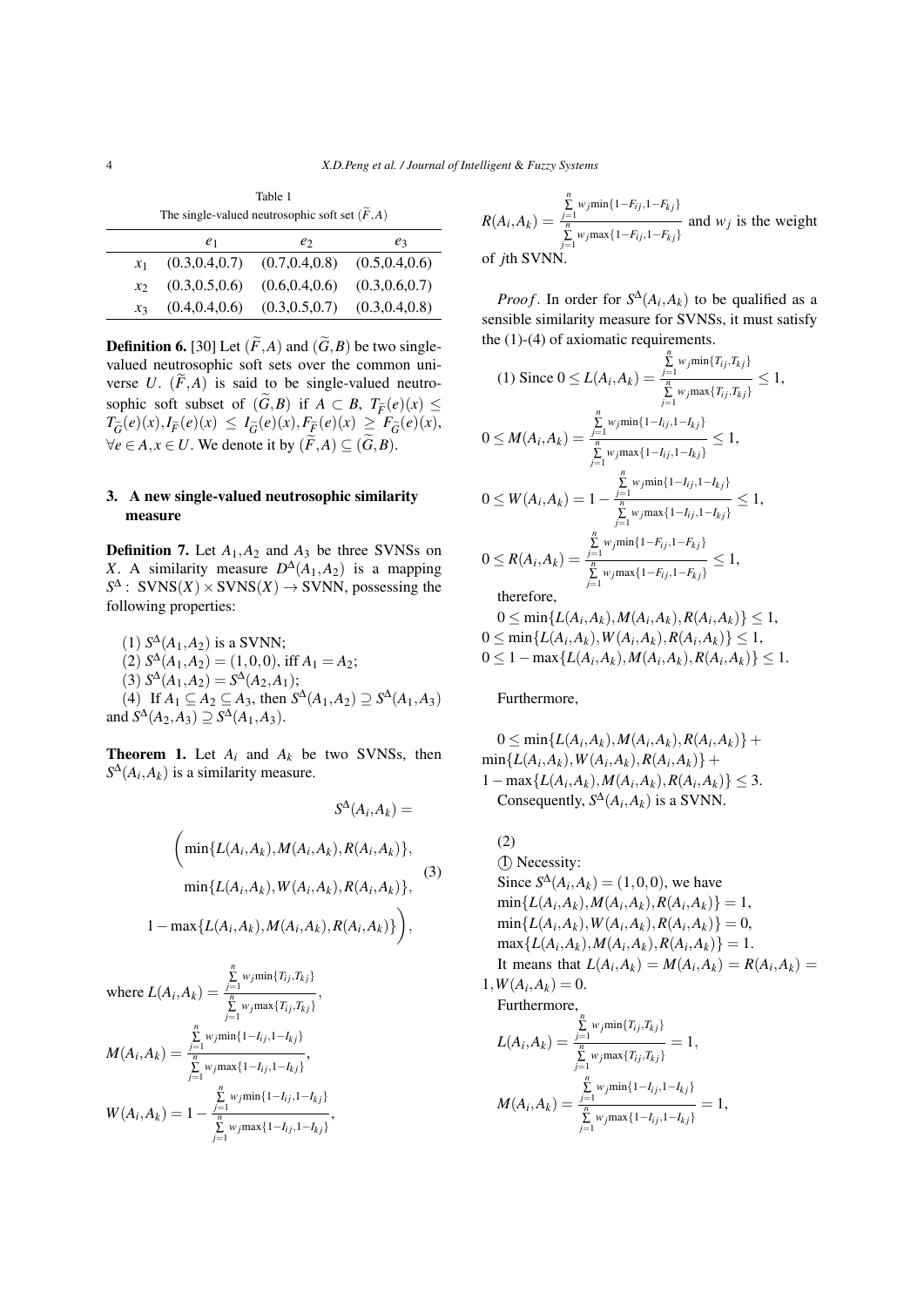$$
W(A_i, A_k) = 1 - \frac{\sum\limits_{j=1}^{n} w_j \min\{1 - I_{ij}, 1 - I_{kj}\}}{\sum\limits_{j=1}^{n} w_j \max\{1 - I_{ij}, 1 - I_{kj}\}} = 0,
$$
  

$$
R(A_i, A_k) = \frac{\sum\limits_{j=1}^{n} w_j \min\{1 - F_{ij}, 1 - F_{kj}\}}{\sum\limits_{i=1}^{n} w_j \max\{1 - F_{ij}, 1 - F_{kj}\}} = 1.
$$

Based on the randomicity of  $w_j$ , we can have  $T_{ij} =$ 

$$
T_{kj}
$$
,  $I_{ij} = I_{kj}$ ,  $F_{ij} = F_{kj}$ , i.e.,  $A_i = A_k$ .

*⃝*2 Sufficiency:

Since 
$$
A_i = A_k
$$
, we have  $T_{ij} = T_{kj}$ ,  $I_{ij} = I_{kj}$ ,  $F_{ij} = F_{kj}$ .  
\nFurthermore,  $\sum_{j=1}^{n} w_j \min\{T_{ij}, T_{kj}\} = \sum_{j=1}^{n} w_j \max\{T_{ij}, T_{kj}\}$ ,  
\n $\sum_{j=1}^{n} w_j \min\{1 - I_{ij}, 1 - I_{kj}\} = \sum_{j=1}^{n} w_j \max\{1 - I_{ij}, 1 - I_{kj}\}$ ,  
\n $\sum_{j=1}^{n} w_j \min\{1 - F_{ij}, 1 - F_{kj}\} = \sum_{j=1}^{n} w_j \max\{1 - F_{ij}, 1 - F_{kj}\}$ .  
\nConsequently,  $S^{\Delta}(A_i, A_k) = (1, 0, 0)$ .

(3) It is obvious.

# (4) If  $A_1 \subseteq A_2 \subseteq A_3$ , then  $\forall j, T_{1j} \le T_{2j} \le T_{3j}, I_{1j} \ge$  $I_{2j} \geq I_{3j}$  and  $F_{1j} \geq F_{2j} \geq F_{3j}$ .

Hence,

$$
L(A_1, A_3) = \frac{\sum_{j=1}^{n} w_j \min\{T_{1j}, T_{3j}\}}{\sum_{j=1}^{n} w_j \max\{T_{1j}, T_{3j}\}} = \frac{\sum_{j=1}^{n} w_j T_{1j}}{\sum_{j=1}^{n} w_j T_{3j}} \le \frac{\sum_{j=1}^{n} w_j T_{1j}}{\sum_{j=1}^{n} w_j T_{2j}} =
$$
\n
$$
\frac{\sum_{j=1}^{n} w_j \min\{T_{1j}, T_{2j}\}}{\sum_{j=1}^{n} w_j \max\{T_{1j}, T_{2j}\}} = L(A_1, A_2),
$$
\n
$$
M(A_1, A_3) = \frac{\sum_{j=1}^{n} w_j \min\{1 - I_{1j}, 1 - I_{3j}\}}{\sum_{j=1}^{n} w_j \max\{1 - I_{1j}, 1 - I_{3j}\}} = \frac{\sum_{j=1}^{n} w_j (1 - I_{1j})}{\sum_{j=1}^{n} w_j (1 - I_{3j})} \le \frac{\sum_{j=1}^{n} w_j (1 - I_{1j})}{\sum_{j=1}^{n} w_j (1 - I_{2j})} = \frac{\sum_{j=1}^{n} w_j \min\{1 - I_{1j}, 1 - I_{2j}\}}{\sum_{j=1}^{n} w_j \max\{1 - I_{1j}, 1 - I_{2j}\}} = M(A_1, A_2),
$$
\n
$$
W(A_1, A_3) = 1 - \frac{\sum_{j=1}^{n} w_j \min\{1 - I_{1j}, 1 - I_{3j}\}}{\sum_{j=1}^{n} w_j \max\{1 - I_{1j}, 1 - I_{3j}\}}
$$
\n
$$
= 1 - \frac{\sum_{j=1}^{n} w_j (1 - I_{1j})}{\sum_{j=1}^{n} w_j (1 - I_{3j})} \le 1 - \frac{\sum_{j=1}^{n} w_j (1 - I_{1j})}{\sum_{j=1}^{n} w_j (1 - I_{2j})}
$$
\n
$$
= 1 - \frac{\sum_{j=1}^{n} w_j \min\{1 - I_{1j}, 1 - I_{2j}\}}{\sum_{j=1}^{n} w_j \max\{1 - I_{1j}, 1 - I_{2j}\}} = W(A_1, A_2),
$$

$$
R(A_1, A_3) = \frac{\sum\limits_{j=1}^{n} w_j \min\{1 - F_{1j}, 1 - F_{3j}\}}{\sum\limits_{j=1}^{n} w_j \max\{1 - F_{1j}, 1 - F_{3j}\}} = \frac{\sum\limits_{j=1}^{n} w_j (1 - F_{1j})}{\sum\limits_{j=1}^{n} w_j (1 - F_{3j})} \le
$$

$$
\frac{\sum\limits_{j=1}^{n} w_j (1 - F_{1j})}{\sum\limits_{j=1}^{n} w_j (1 - F_{2j})} = \frac{\sum\limits_{j=1}^{n} w_j \min\{1 - F_{1j}, 1 - F_{2j}\}}{\sum\limits_{j=1}^{n} w_j \max\{1 - F_{1j}, 1 - F_{2j}\}} = R(A_1, A_2).
$$
Furthermore,

 $\min\{L(A_1, A_2), M(A_1, A_2), R(A_1, A_2)\}$  $\min\{L(A_1, A_3), M(A_1, A_3), R(A_1, A_3)\},$ 

$$
\min\{L(A_1,A_2),W(A_1,A_2),R(A_1,A_2)\}\ge
$$
  

$$
\min\{L(A_1,A_3),W(A_1,A_3),R(A_1,A_3)\},
$$

1*−*max*{L*(*A*1*,A*2)*,M*(*A*1*,A*2)*,R*(*A*1*,A*2)*} ≤* 1*−*max*{L*(*A*1*,A*2)*,M*(*A*1*,A*2)*,R*(*A*1*,A*2)*}*.

Consequently,  $S^{\Delta}(A_1, A_2) \supseteq S^{\Delta}(A_1, A_3)$ . Similarly,  $S^{\Delta}(A_2, A_3) \supseteq S^{\Delta}(A_1, A_3)$ . This completes the proof.

Especially, for any two SVNNs  $x_1$  and  $x_2$ , the similarity measure between  $x_1 = (T_1, I_1, F_1)$  and  $x_2 =$  $(T_2, I_2, F_2)$  is defined as follows:

$$
S^{\Delta}(x_1, x_2) =
$$
\n
$$
\left(\min\left\{\frac{\min\{T_1, T_2\}}{\max\{T_1, T_2\}}, \frac{\min\{1 - I_1, 1 - I_2\}}{\max\{1 - I_1, 1 - I_2\}}, \frac{\min\{1 - I_1, 1 - I_2\}}{\max\{1 - F_1, 1 - F_2\}}\right\},\right)
$$
\n
$$
\min\left\{\frac{\min\{T_1, T_2\}}{\max\{T_1, T_2\}}, 1 - \frac{\min\{1 - I_1, 1 - I_2\}}{\max\{1 - I_1, 1 - I_2\}},\right\}
$$
\n
$$
\min\left\{\frac{\min\{1 - F_1, 1 - F_2\}}{\max\{1 - F_1, 1 - F_2\}}\right\},\frac{\min\{1 - I_1, 1 - I_2\}}{\max\{1 - I_1, 1 - I_2\}},\frac{\min\{1 - I_1, 1 - I_2\}}{\max\{T_1, T_2\}}, \frac{\min\{1 - I_1, 1 - I_2\}}{\max\{1 - I_1, 1 - I_2\}},\frac{\min\{1 - F_1, 1 - F_2\}}{\max\{1 - F_1, 1 - F_2\}}\right\}.
$$

If  $x_1 = x_2$ , then  $S^{\Delta}(x_1, x_2) = (1, 0, 0)$ , i.e., the similarity is the biggest; if  $x_1 = (0,0,1), x_2 = (1,0,0)$  or  $x_1 = (1,0,0), x_2 = (0,0,1),$  then  $S^{\Delta}(x_1, x_2) = (0,0,1),$ i.e., the similarity is the smallest.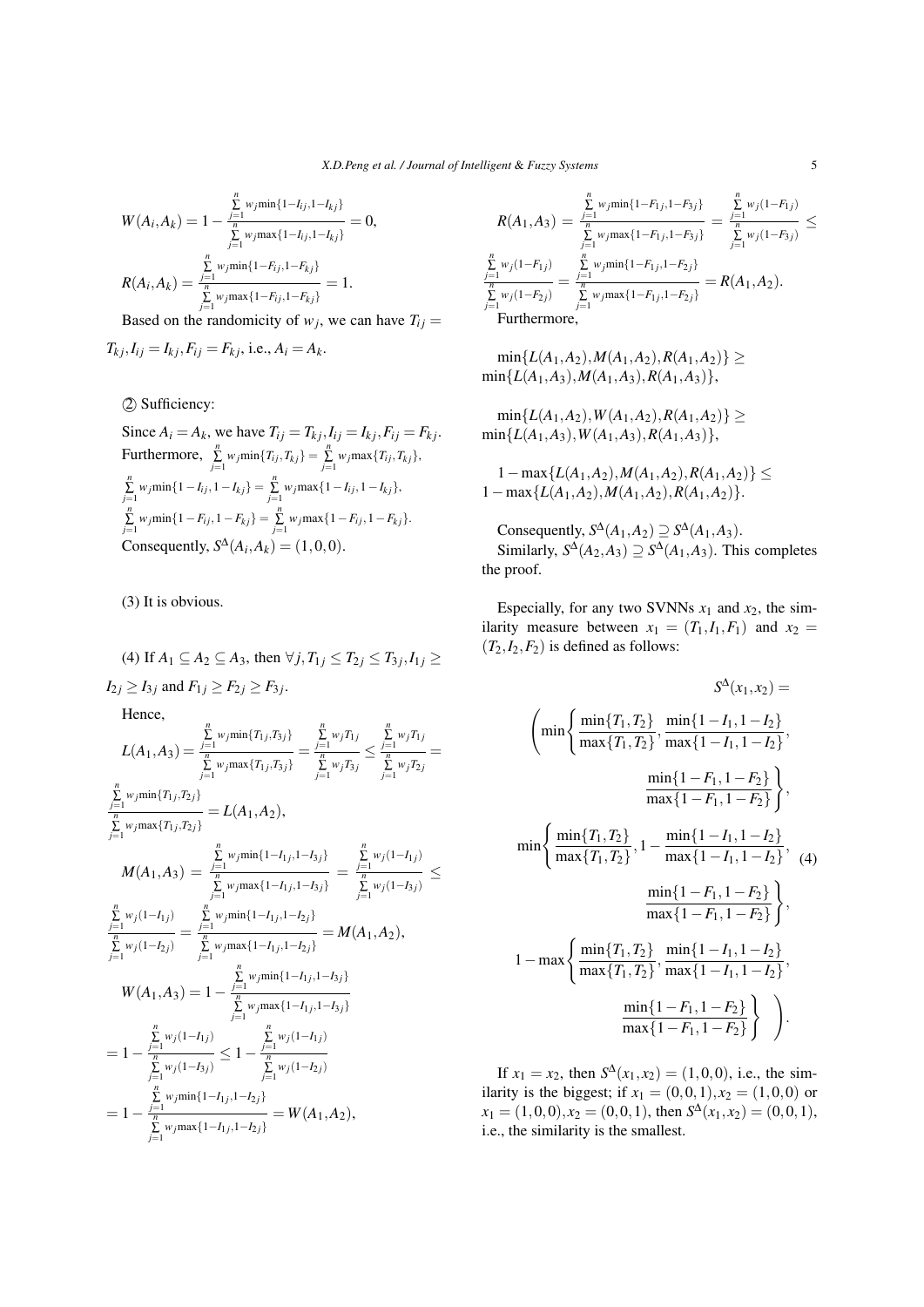#### 4. Two algorithms for single-valued neutrosophic soft decision making

#### *4.1.* Problem description

Let  $U = \{x_1, x_2, \cdots, x_m\}$  be a finite set of *m* alternatives,  $E = \{e_1, e_2, \dots, e_n\}$  be a set of *n* parameters, and the weight of parameter  $e_i$  is  $w_i$ ,  $w_i \in$  $[0, 1], \sum_{i=1}^{n} w_i = 1. (\widetilde{F}, E)$  is single-valued neutrosophic soft set can be expressed in Table 2.  $\widetilde{F}(e_i)(x_i) =$  $(T_{\widetilde{F}}(e_j)(x_i), I_{\widetilde{F}}(e_j)(x_i), F_{\widetilde{F}}(e_j)(x_i))$  represents the pos-<br>sible SVNN of the *i*th elternative *x*, satisfying the *i*th sible SVNN of the *i*th alternative  $x_i$  satisfying the *j*th parameter  $e_i$  which is given by the decision maker.

Table 2 Tabular representation of  $(\widetilde{F}, E)$ 

|               | e <sub>1</sub>            | e <sub>2</sub>            | .        | $e_n$                     |
|---------------|---------------------------|---------------------------|----------|---------------------------|
| $\chi_1$      | $F(e_1)(x_1)$             | $F(e_2)(x_1)$             | $\cdots$ | $F(e_n)(x_1)$             |
| $\mathcal{X}$ | $\widetilde{F}(e_1)(x_2)$ | $\widetilde{F}(e_2)(x_2)$ | .        | $\widetilde{F}(e_n)(x_2)$ |
| :             |                           |                           | $\ddots$ |                           |
| $x_m$         | $F(e_1)(x_m)$             | $F(e_2)(x_m)$             | .        | $F(e_n)(x_m)$             |
|               |                           |                           |          |                           |

In the following, we will apply the EDAS and similarity measure methods to SVNSSs.

## *4.2.* The method of computing the combined weights

For a decision maker problem, considering that different sets of weights will influence the ranking results of alternatives, we develop a novel method to obtain the weights by combining the subjective elements with the objective ones. This model is different from the existing methods, which can be divided into two tactics: one is the subjective weighting determine methods and the other is the objective weighting methods, which can be computed by grey system theory [39]. The subjective weighting methods focus on the preference information of the decision maker, while they ignore the objective information. The objective weighting methods do not take the preference of the decision maker into account, that is to say, these methods fail to take the risk attitude of the decision maker into account. The feature of our weighting model can show both the subjective information and the objective information. Hence, combining subjective weights with objective weights, we provide a combined model to determine attribute weights.

#### *4.2.1.* Determining the objective weights: the grey system method

The grey system theory [39] is an excellent tool to deal with small sample and poor information. For a decision maker problem, the alternatives and attributes are generally small which accord with the condition of grey system theory, so we take the method of grey system into consideration.

Theoretically, if an attribute information with respect to other attribute more matches in the average information of the attribute, the attribute contains more information for decision making, the greater the weight. Based on this idea, we propose a grey relational analysis method to determine the attribute weights.

Definition 8. Suppose  $R = (r_{ij})_{m \times n}$   $(i = 1, 2, \cdots, m; j =$  $1, 2, \cdots, n$  be a single-valued neutrosophic matrix. And  $S = (s_{ij})_{m \times n} (i = 1, 2, \dots, m; j = 1, 2, \dots, n)$  is the score function *s* (Eq.(2)) of *R*. Let  $\bar{s}_i = \frac{1}{n}$  $\sum_{j=1}^{n} s_{ij}$ , then the attribute weight  $\omega_j$  is defined as follows:

$$
\omega_j = \frac{1 - \frac{1}{m} \left( \sum_{i=1}^m (\sigma_{ij}^q) \right)^{\frac{1}{q}}}{n - \frac{1}{m} \sum_{j=1}^n \left( \sum_{i=1}^m (\sigma_{ij}^q) \right)^{\frac{1}{q}}},\tag{5}
$$

where  $o_{ij} = \frac{\min_{|s_{ij} - \bar{s}_i| + \xi \max_{i} |s_{ij} - \bar{s}_i|}{\frac{|s_{ij} - \bar{s}_i| + \xi \max_{i} |s_{ij} - \bar{s}_i|}{\frac{|s_{ij} - \bar{s}_i| + \xi \max_{i} |s_{ij} - \bar{s}_i|}}$  $\frac{i}{|s_{ij} - \overline{s_i}| + \xi \max_i |s_{ij} - \overline{s_i}|}$  is grey mean relational degree, in general, we set  $\xi = 0.5$ .

In order to improve the effective resolution, this paper uses Euclidean distance instead of Hamming distance, i.e.,  $q = 2$ .

# *4.2.2.* Determining the combined weights: the

non-linear weighted comprehensive method Suppose that the vector of the subjective weight, given by the decision makers directly, is  $w = \{w_1, w_2,$  $\cdots$ ,  $w_n$ }, where  $\sum_{j=1}^n w_j = 1, 0 \le w_j \le 1$ . The vector of the objective weight, computed by Eq.(11) directly, is  $\omega = {\omega_1, \omega_2, \cdots, \omega_n}$ , where  $\sum_{j=1}^n \omega_j = 1, 0 \le \omega_j \le 1$ . Therefore, the vector of the combined weight  $\bar{\omega} =$ 

 $\{\boldsymbol{\varpi}_1, \boldsymbol{\varpi}_2, \cdots, \boldsymbol{\varpi}_n\}$  can be defined as follows:

$$
\varpi_j = \frac{w_j * \omega_j}{\sum\limits_{j=1}^n w_j * \omega_j},\tag{6}
$$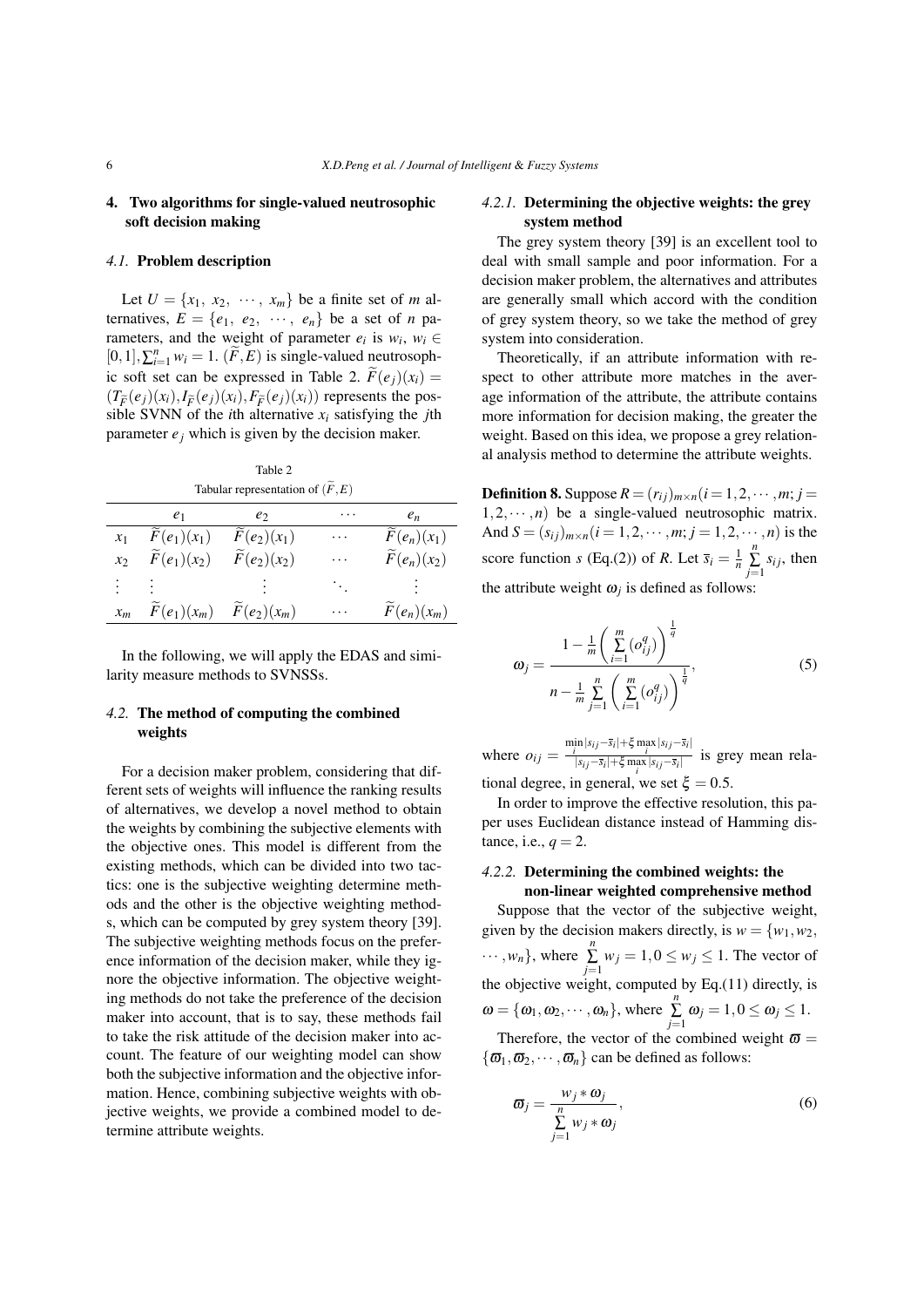where  $\sum_{j=1}^{n} \overline{\omega}_j = 1, 0 \le \overline{\omega}_j \le 1.$ 

The objective weight and subjective weight are aggregated by non-linear weighted comprehensive method. According to the multiplier effect, the larger the value of the subjective weight and objective weight are, the larger the combined weight is, or vice versa. At the same time, we can obtain that the Eq.(6) overcomes the limitation of only considering either subjective or objective factor influence. The advantage of Eq.(6) is that the attribute weights and rankings of alternatives can show both the subjective information and the objective information.

#### *4.3.* The method of EDAS

In this section, an extended version of the EDAS method is proposed to deal with decision making problems in the single-valued neutrosophic soft environment. Therefore, the concepts and arithmetic operations of the SVNN are utilized for extending the EDAS method.

#### Algorithm 1: EDAS

Step 1. Identify the alternatives and parameters, and obtain the single-valued neutrosophic soft set  $(F, E)$ which is shown in Table 2.

Step 2. Normalize the single-valued neutrosophic soft set  $(\widetilde{F}, E)$  into  $(\widetilde{F}', E)$  by Eq. (7).

$$
\widetilde{F}'(e_j)(x_i) = \begin{cases}\n\left(T_{\widetilde{F}}(e_j)(x_i), I_{\widetilde{F}}(e_j)(x_i), F_{\widetilde{F}}(e_j)(x_i)\right), & e_j \in B, \\
\left(F_{\widetilde{F}}(e_j)(x_i), 1 - I_{\widetilde{F}}(e_j)(x_i), T_{\widetilde{F}}(e_j)(x_i)\right), & e_j \in C,\n\end{cases}
$$
\n(7)

where *B* is benefit parameter set and *C* is cost parameter set.

Step 3. Compute the combined weights by Eq.(6). Step 4. Determine the average solution according to all parameters, shown as follows:

$$
AV = (AVj)1×n,
$$
\n(8)

where

$$
AV_j = \frac{1}{m} \bigoplus_{i=1}^{m} \widetilde{F}(e_j)(x_i)
$$
  
= 
$$
\frac{1}{m} \left( 1 - \prod_{i=1}^{m} (1 - T_{\widetilde{F}}(e_j)(x_i)), \prod_{i=1}^{m} I_{\widetilde{F}}(e_j)(x_i), \prod_{i=1}^{m} F_{\widetilde{F}}(e_j)(x_i) \right) (9)
$$
  
= 
$$
\left( 1 - (\prod_{i=1}^{m} (1 - T_{\widetilde{F}}(e_j)(x_i)))^{\frac{1}{m}}, (\prod_{i=1}^{m} I_{\widetilde{F}}(e_j)(x_i))^{\frac{1}{m}}, (\prod_{i=1}^{m} F_{\widetilde{F}}(e_j)(x_i))^{\frac{1}{m}} \right).
$$

Step 5. Calculate the positive distance from average (PDA) with  $PDA = (P_{ij})_{m \times n}$  and the negative distance from average (NDA) with  $NDA = (N_{ij})_{m \times n}$  matrixes according to the type of parameters, shown as follows:

$$
P_{ij} = \begin{cases} \frac{\max\{0, s(\widetilde{F}(e_j)(x_i)) - s(AV_j)\}}{s(AV_j)}, & e_j \in B, \\ \frac{\max\{0, s(AV_j) - s(\widetilde{F}(e_j)(x_i))\}}{s(AV_j)}, & e_j \in C, \end{cases}
$$
(10)

$$
N_{ij} = \begin{cases} \frac{\max\{0, s(AV_j) - s(\widetilde{F}(e_j)(x_i))\}}{s(AV_j)}, & e_j \in B, \\ \frac{\max\{0, s(\widetilde{F}(e_j)(x_i)) - s(AV_j)\}}{s(AV_j)}, & e_j \in C, \end{cases}
$$
(11)

where  $s(AV_i)$  and  $s(\widetilde{F}(e_i)(x_i))$  are score function of *AV*<sup>*j*</sup> and  $\widetilde{F}(e_i)(x_i)$ , respectively.

Step 6. Determine the weighted sum of *PDA* and *NDA* for all alternatives, shown as follows:

$$
SP_i = \sum_{j=1}^{n} w_j P_{ij}, \qquad (12)
$$

$$
SN_i = \sum_{j=1}^{n} w_j N_{ij}.
$$
\n(13)

Step 7. Normalize the values of *SP<sup>i</sup>* and *SN<sup>i</sup>* for all alternatives, shown as follows:

$$
NSP_i = \frac{SP_i}{\max_i \{SP_i\}}\tag{14}
$$

$$
NSN_i = 1 - \frac{SN_i}{\max_i \{SN_i\}}\tag{15}
$$

**Step 8.** Calculate the appraisal score  $AS_i(i = 1, 2, \dots, m)$ for all alternatives, shown as follows:

$$
AS_i = \frac{1}{2}(NSP_i + NSN_i),\tag{16}
$$

where  $0 \le AS_i \le 1$ .

Step 9. Rank the alternatives according to the decreasing values of *AS<sup>i</sup>* . The alternative with the highest *AS<sup>i</sup>* is the best choice among the candidate alternatives.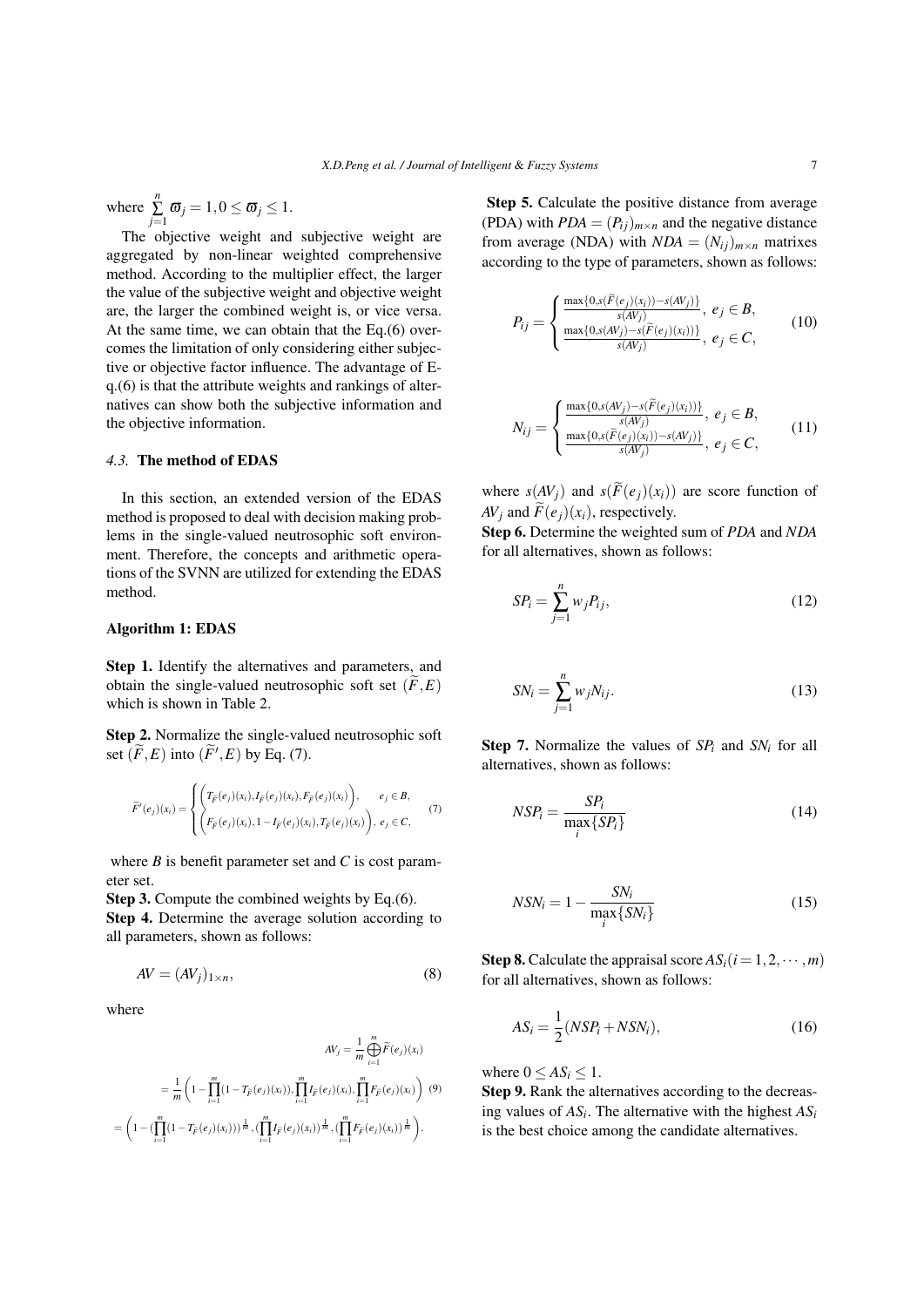#### *4.4.* The method of similarity measure

In this section, we introduce a method for the decision making problem by the proposed similarity measure between SVNSs. The concept of ideal point has been applied to help determine the best alternative in the decision process. Although the ideal alternative does not exist in practical problems, it does offer a useful theoretical construct against which to appraise alternatives. Therefore, we define the ideal alternative *x ∗* as the SVNN  $x_j^* = (T^*, I^*, F^*) = (1, 0, 0)$  for  $\forall j$ .

Hence, by applying Eq.(3), the proposed similarity measure  $S^{\Delta}$  between an alternative  $x_i$  and the ideal alternative  $x^*$  represented by the SVNSs is defined by

$$
S^{\Delta}(x_i, x^*) =
$$
\n
$$
\left(\min\{L(x_i, x^*), M(x_i, x^*), R(x_i, x^*)\},\right.\n\min\{L(x_i, x^*), W(x_i, x^*), R(x_i, x^*)\},\n\left.\n\left.\n\begin{array}{l}\n(17) \\
1 - \max\{L(x_i, x^*), M(x_i, x^*), R(x_i, x^*)\}\n\end{array}\right),\n\right.
$$

where

$$
L(x_i, x^*) = \frac{\sum\limits_{j=1}^{n} \varpi_j \min\{T_{\tilde{F}}(e_j)(x_i), 1\}}{\sum\limits_{j=1}^{n} \varpi_j \max\{T_{\tilde{F}}(e_j)(x_i), 1\}} = \sum\limits_{j=1}^{n} \varpi_j T_{\tilde{F}}(e_j)(x_i),
$$
  

$$
M(x_i, x^*) = \frac{\sum\limits_{j=1}^{n} \varpi_j \min\{1 - I_{\tilde{F}}(e_j)(x_i), 1\}}{\sum\limits_{j=1}^{n} \varpi_j \max\{1 - I_{\tilde{F}}(e_j)(x_i), 1\}} = 1 - \sum\limits_{j=1}^{n} \varpi_j I_{\tilde{F}}(e_j)(x_i),
$$
  

$$
W(x_i, x^*) = 1 - \frac{\sum\limits_{j=1}^{n} \varpi_j \min\{1 - I_{\tilde{F}}(e_j)(x_i), 1\}}{\sum\limits_{j=1}^{n} \varpi_j \max\{1 - I_{\tilde{F}}(e_j)(x_i), 1\}} = \sum\limits_{j=1}^{n} \varpi_j I_{\tilde{F}}(e_j)(x_i),
$$
  

$$
R(x_i, x^*) = \frac{\sum\limits_{j=1}^{n} \varpi_j \min\{1 - F_{\tilde{F}}(e_j)(x_i), 1\}}{\sum\limits_{j=1}^{n} \varpi_j \max\{1 - F_{\tilde{F}}(e_j)(x_i), 1\}} = 1 - \sum\limits_{j=1}^{n} \varpi_j F_{\tilde{F}}(e_j)(x_i).
$$

#### Algorithm 2: similarity measure

Steps 1-3. Similarly to Steps 1-3 in Algorithm 1. **Step 4.** Calculate the similarity measure  $S(x_i, x^*)$  (*i* =  $1, 2, \cdots, m$  by Eq.(17).

Step 5. Compute the each alternative of score function *s*(*S*( $x_i, x^*$ )) by Eq.(2).

Step 6. Rank the alternatives by  $s(S(x_i, x^*))$   $(i = 1, 2, \dots, m)$ . The most desired alternative is the one with the biggest value of *x<sup>i</sup>* .

#### 5. A numerical example

An internet company wants to select a software development project to invest. Suppose that there are four software development projects: e-commerce development project, game development project, browser development project and web development project. The company selects three parameters to evaluate the four software development projects.

Let  $U = \{x_1, x_2, x_3, x_4\}$  is the set of software development projects under consideration,  $E = \{e_1, e_2, e_3\}$ is the set of parameters, *e*<sup>1</sup> stands for economic feasibility,  $e_2$  stands for technological feasibility,  $e_3$  stands for staff feasibility.  $e_1$  and  $e_2$  are benefit parameters,  $e_3$ is cost parameter. The weight vector of the parameters is given as  $w = (0.4, 0.1, 0.5)^T$ . The tabular is presented in Table 3.

In what follows, we utilize the algorithms proposed above for software development projects selection with single-valued neutrosophic soft information.

Table 3 Tabular representation of  $(\widetilde{F}, E)$ 

|                 | e <sub>1</sub>  | e <sub>2</sub>  | $e_3$           |
|-----------------|-----------------|-----------------|-----------------|
| $x_1$           | (0.5, 0.4, 0.7) | (0.7, 0.5, 0.1) | (0.6, 0.6, 0.3) |
| $\mathcal{X}$   | (0.6, 0.5, 0.6) | (0.6, 0.2, 0.2) | (0.5, 0.4, 0.4) |
| $\mathcal{X}$ 3 | (0.7, 0.3, 0.5) | (0.7, 0.2, 0.1) | (0.7, 0.5, 0.4) |
| $x_4$           | (0.6, 0.4, 0.5) | (0.7, 0.4, 0.2) | (0.5, 0.6, 0.4) |

# Algorithm 1: EDAS

Step 1. Identify the alternatives and parameters, and obtain the single-valued neutrosophic soft set  $(F, E)$ which is shown in Table 3.

Step 2. Normalize the single-valued neutrosophic soft set  $(\widetilde{F}, E)$  into  $(\widetilde{F}', E)$  by Eq. (7), which is shown in Table 4.

Step 3. Compute the combined weights by Eq.(6) as

Table 4 The normalized single-valued neutrosophic soft set  $(\widetilde{F}', E)$ 

|                 | e <sub>1</sub>  | e <sub>2</sub>  | eз              |
|-----------------|-----------------|-----------------|-----------------|
| $x_1$           | (0.5, 0.4, 0.7) | (0.7, 0.5, 0.1) | (0.3, 0.4, 0.6) |
| $\mathcal{X}$   | (0.6, 0.5, 0.6) | (0.6, 0.2, 0.2) | (0.4, 0.6, 0.5) |
| $\mathcal{X}$ 3 | (0.7, 0.3, 0.5) | (0.7, 0.2, 0.1) | (0.4, 0.5, 0.7) |
| $x_4$           | (0.6, 0.4, 0.5) | (0.7, 0.4, 0.2) | (0.4, 0.4, 0.5) |

follows:

 $\overline{\omega}_1 = 0.4078, \overline{\omega}_2 = 0.1017, \overline{\omega}_3 = 0.4905.$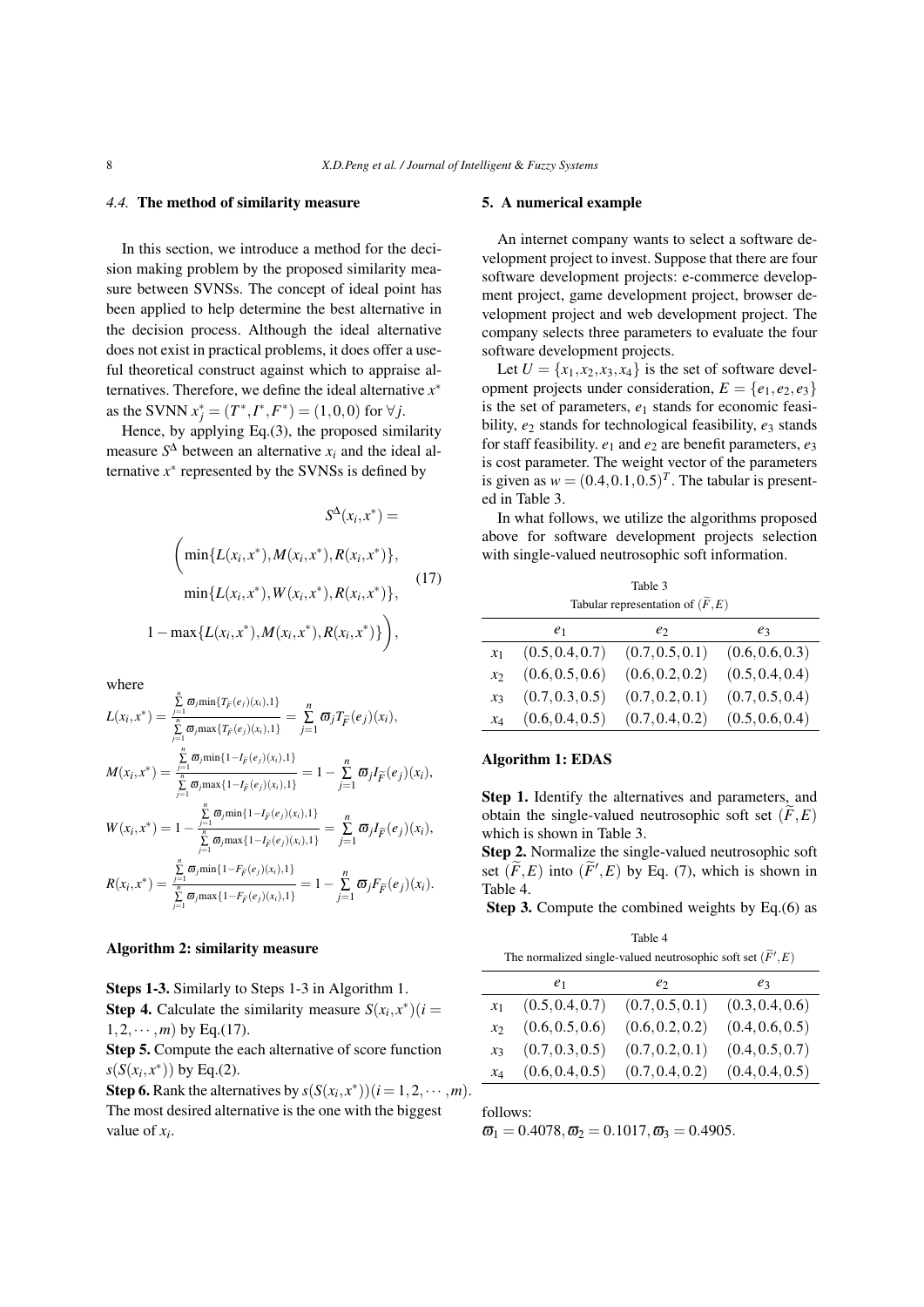Step 4. Determine the average solution according to all parameters by Eq.(9), shown as follows:

*AV*<sup>1</sup> = (0*.*6064*,*0*.*3936*,*0*.*5692)*,*

*AV*<sup>2</sup> = (0*.*6776*,*0*.*2991*,*0*.*1414)*,*

*AV*<sup>3</sup> = (0*.*5838*,*0*.*5180*,*0*.*3722).

Step 5. Calculate the positive distance from average  $PDA = (P_{ij})_{4 \times 3}$  and the negative distance from average  $NDA = (N_{ii})_{4\times3}$  matrixes by Eqs.(10) and (11), shown as follows:

$$
PDA = (P_{ij})_{4\times3} \begin{pmatrix} 0.0000 & 0.0000 & 0.0038 \\ 0.0000 & 0.0000 & 0.0038 \\ 0.1560 & 0.0728 & 0.0628 \\ 0.0343 & 0.0000 & 0.0000 \end{pmatrix},
$$

$$
NDA = (N_{ij})_{4\times3} \begin{pmatrix} 0.1482 & 0.0613 & 0.0000 \\ 0.0873 & 0.0166 & 0.0000 \\ 0.0000 & 0.0000 & 0.0000 \\ 0.0000 & 0.0613 & 0.1143 \end{pmatrix}.
$$

Step 6. Determine the weighted sum of *PDA* and *NDA* for all alternatives by Eqs.(12) and (13), respectively, shown as follows:

 $SP_1 = 0.0019, SP_2 = 0.0019, SP_3 = 0.1019, SP_4 =$ 0*.*0140,

 $NP_1 = 0.0667, NP_2 = 0.0373, NP_3 = 0.0000, NP_4 =$ 0*.*0623.

Step 7. Normalize the values of *SP<sup>i</sup>* and *SN<sup>i</sup>* for all alternatives by Eqs. (14) and (15), respectively, shown as follows:

 $NSP_1 = 0.0183, NSP_2 = 0.0183,$  $NSP_3 = 1.0000, NSP_4 = 0.1375,$ *NSN*<sup>1</sup> = *−*0*.*0702*,NSN*<sup>2</sup> = 0*.*4011*,*  $NSN_3 = 1.0000, NSN_4 = 0.0000.$ 

**Step 8.** Calculate the appraisal score  $AS_i(i = 1, 2, 3, 4)$ for all alternatives by Eq. (16), shown as follows:

 $AS_1 = -0.0260, AS_2 = 0.2097, AS_3 = 1.0000, AS_4 =$ 0*.*0687*.*

Step 9. Rank the alternatives according to the decreasing values of *AS<sup>i</sup>* as follows:

 $AS_3 \succ AS_2 \succ AS_4 \succ AS_1$ .

Obviously, amongst them  $x_3$  is the best alternative.

#### Algorithm 2: similarity measure

Steps 1-3. Similarly to Steps 1-3 in Algorithm 1. **Step 4.** Calculate the similarity measure  $S(x_i, x^*)$  (*i* = 1*,*2*,*3*,*4) by Eq.(17), shown as follows:

*S*(*x*1*, x ∗* ) = (0*.*4223*,*0*.*4102*,*0*.*4101)*,*

$$
S(x_2, x^*) = (0.4815, 0.5019, 0.4897),
$$

*S*(*x*3*, x ∗* ) = (0*.*5529*,*0*.*3879*,*0*.*3879)*,*

*S*(*x*4*, x ∗* ) = (0*.*4695*,*0*.*4000*,*0*.*4000)*.*

Step 5. Compute the each alternative of score function  $s(S(A_i, A^*))$  by Eq.(2), shown as follows:

 $s(S(x_1, x^*)) = 0.533993, s(S(x_2, x^*)) = 0.496602,$  $s(S(x_3, x^*)) = 0.592335, s(S(x_4, x^*)) = 0.556487.$ **Step 6.** Rank the alternatives by  $s(S(x_i, x^*))$  ( $i = 1, 2, 3, 4$ ) as follows:

 $x_3 \succ x_4 \succ x_1 \succ x_2$ .

Obviously, amongst them  $x_3$  is the best alternative.

By means of the Algorithms 1 and 2, we can find that the final results are the same, i.e.,  $x_3$  is the most desirable investment alternative. Hence, the two approaches proposed above are effective and feasible.

In the following, we give some comparisons of Algorithm 1 and Algorithm 2.

(1) Comparison of computational complexity

We know that Algorithm 1 will be consumed more computational complexity than Algorithm 2, especially in Step 4. So if we take the computational complexity into consideration, the Algorithm 2 is given priority to make decision.

(2) Comparison of discrimination

Comparing the results in Algorithm 1 with Algorithm 2, we can find that the results of Algorithm 2 are quite close and vary from 0.496602 to 0.592335. These result of decision values cannot clearly distinguish, in other words, the results derived from Algorithm 2 are not very convincing (or at least not applicable). On the contrary, the Algorithm 1 has a clearly distinguish. So if we take the discrimination into consideration, the Algorithm 1 is given priority to make decision.

#### 6. Conclusion and remarks

The major contributions in this paper can be summarized as follows:

(1) We construct a new axiomatic definition of single-valued neutrosophic similarity measure and give a similarity formula. Comparing with the existing literature [21,22,31,32], it can reduce the information miss and remain more original information.

(2) A novel single-valued neutrosophic soft approach in multi-criteria decision making based on EDAS is explored, which has not been reported in the existing literature. The approach doesn't need to calculate the ideal and the nadir solution.

(3) A novel single-valued neutrosophic soft approach in multi-criteria decision making based on similarity measure, which can reduce the information loss and remain more original information.

(4) The subjective weighting methods pay much attention to the preference information of the decision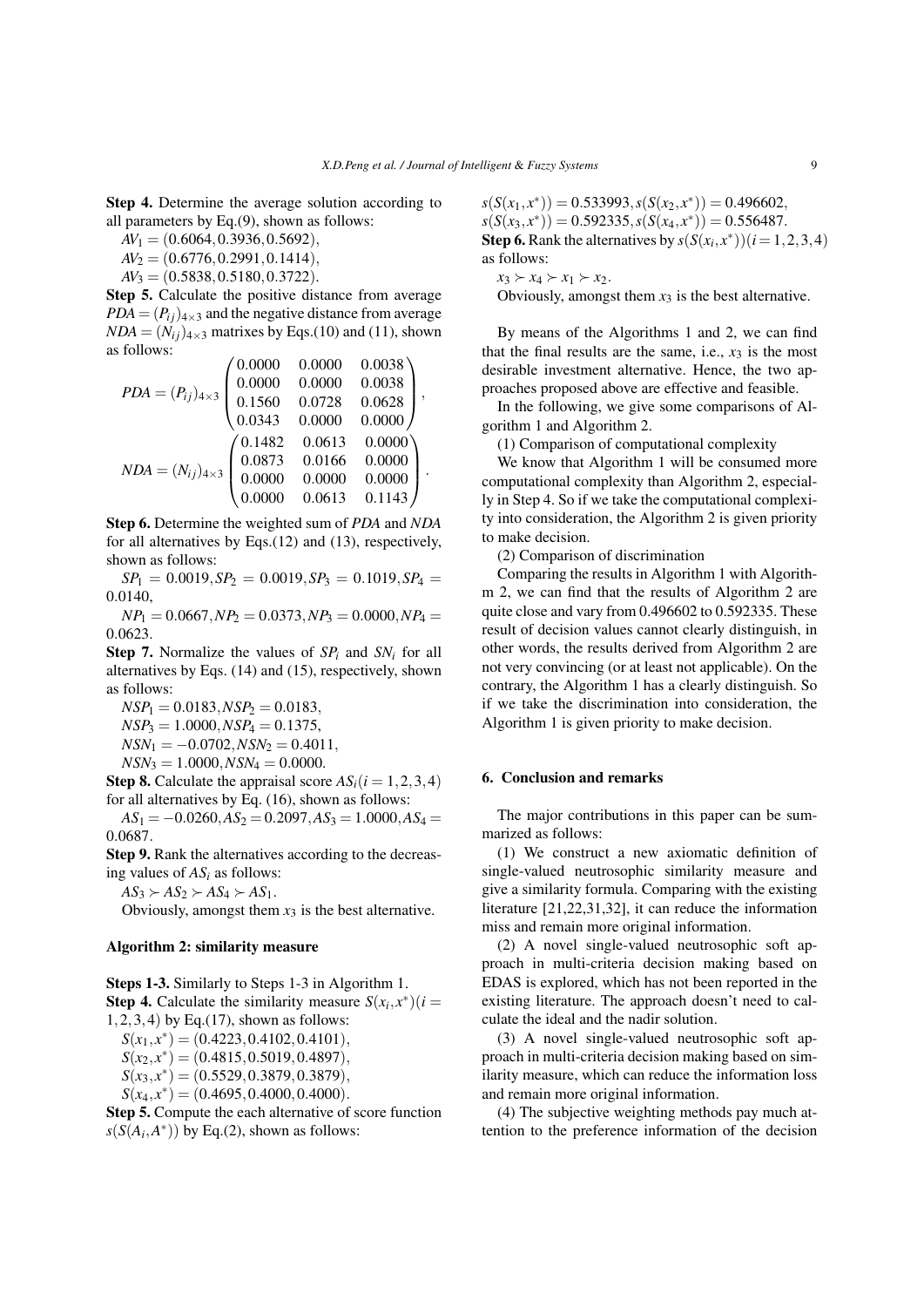maker [19-21,23,27-30], while they neglect the objective information. The objective weighting methods do not take into account the preference of the decision maker, in particular, these methods fail to take into account the risk attitude of the decision maker [22,24]. The characteristic of our weighting model can reflect both the subjective considerations of the decision maker and the objective information.

In the future, we shall apply more advanced theories into single-valued neutrosophic soft set and solve more decision making problems.

#### Acknowledgements

The authors are very grateful to the anonymous reviewers for their valuable comments and constructive suggestions which greatly improved the quality of this paper. Our work is sponsored by the National Natural Science Foundation of China (61163036).

#### References

- [1] D.A. Molodtsov, Soft set theory-first results, *Computers and Mathematics with Applications* 37 (1999), 19–31.
- [2] L.A. Zadeh, Fuzzy sets, *Information Control* 8 (1965), 338–353.
- [3] Z. Pawlak, Rough sets, *International Journal of Computer and Information Sciences* 11 (1982), 341–356.
- [4] M.B. Gorzalzany, A method of inference in approximate reasoning based on interval-valued fuzzy sets, *Fuzzy Sets and Systems* 21 (1987), 1–17.
- [5] P.K. Maji, R. Biswas and A.R. Roy, Fuzzy soft sets, *Journal of Fuzzy Mathematics* 9 (2001), 589–602.
- [6] JCR. Alcantud, A novel algorithm for fuzzy soft set based decision making from multiobserver input parameter data set, *Information Fusion* 29 (2016), 142–148.
- [7] JCR. Alcantud, Some formal relationships among soft sets, fuzzy sets, and their extensions, *International Journal of Approximate Reasoning* 68 (2016), 45–53.
- [8] X.B. Yang, T.Y. Lin and J.Y. Yang, Combination of intervalvalued fuzzy set and soft set, *Computers and Mathematics with Applications* 58 (2009), 521–527.
- [9] X.D. Peng and Y. Yang, Information measures for intervalvalued fuzzy soft sets and their clustering algorithm, *Journal of Computer Applications* 35 (2015), 2350–2354.
- [10] X.D. Peng and Y. Yang, Algorithms for interval-valued fuzzy soft sets in stochastic multi-criteria decision making based on regret theory and prospect theory with combined weight, *Applied Soft Computing*, http://dx.doi.org/10.1016/j.asoc.2016.06.036.
- [11] X.D. Peng, Y. Yang, J.P. Song and Y. Jiang, Pythagoren fuzzy soft set and its application, *Computer Engineering* 41 (2015), 224–229.
- [12] Y. Yang, X. Tan and C.C. Meng, The multi-fuzzy soft set and its application in decision making, *Applied Mathematics Modelling* 37 (2013), 4915–4923.
- [13] Y. Yang, X.D. Peng, H. Chen and L. Zeng, A decision making approach based on bipolar multi-fuzzy soft set theory, *Journal of Intelligent and Fuzzy Systems* 27 (2014), 1861–1872.
- [14] F.Q. Wang, H.X. Li and X.H. Chen, Hesitant fuzzy soft set and its applications in multicriteria decision making, *Journal of Applied Mathematics* 2014 (2014), 1–10.
- [15] V. Torra, Hesitant fuzzy sets, *International Journal of Intelligent Systems* 25 (2010), 529–539.
- [16] X.D. Peng and Y. Yang, Interval-valued hesitant fuzzy soft sets and their application in decision making, *Fundamenta Informaticae* 141 (2015), 71–93.
- [17] F. Smarandache, *A unifying field in logics. neutrosophy: neutrosophic probability, set and logic*. American Research Press, Rehoboth, 1999.
- [18] H. Wang, F. Smarandache, Y.Q. Zhang and R. Sunderraman, Single valued neutrosophic sets, *Multispace Multistruct* 4 (2010), 410–413.
- [19] J. Ye, Multicriteria decision-making method using the correlation coefficient under single-valued neutrosophic environment, *International Journal of General Systems* 42 (2013), 386–394.
- [20] J. Ye, Improved correlation coefficients of single valued neutrosophic sets and interval neutrosophic sets for multiple attribute decision making, *Journal of Intelligent and Fuzzy Systems* 27 (2014), 2453–2462.
- [21] J. Ye, Clustering Methods Using Distance-Based Similarity Measures of Single-Valued Neutrosophic Sets, *Journal of Intelligent Systems* 23 (2014), 379–389.
- [22] J. Ye, Multiple attribute group decision-making method with completely unknown weights based on similarity measures under single valued neutrosophic environment, *Journal of Intelligent and Fuzzy Systems* 27 (2014), 2927–2935.
- [23] J. Ye, Single valued neutrosophic cross-entropy for multicriteria decision making problems, *Applied Mathematics Modelling* 38 (2014), 1170–1175.
- [24] P. Biswas, S. Pramanik and B.C. Giri, TOPSIS method for multi-attribute group decision-making under single-valued neutrosophic environment, *Neural Computing and Applications* 27 (2016), 727–737.
- [25] R. Sahin and A. Kucuk, Subsethood measure for single valued neutrosophic sets, *Journal of Intelligent and Fuzzy Systems* 29 (2015), 525–530.
- [26] H.L. Yang, Z.L. Guo, Y.H. She and X.W. Liao, On single valued neutrosophic relations, *Journal of Intelligent and Fuzzy Systems* 30 (2016), 1045–1056.
- [27] H.L.Huang, New Distance Measure of Single-Valued Neutrosophic Sets and Its Application, *International Journal of Intelligent Systems* 31 (2016), 1021–1032.
- [28] P.D. Liu, The Aggregation Operators Based on Archimedean t-Conorm and t-Norm for Single-Valued Neutrosophic Numbers and their Application to Decision Making, *International Journal of Fuzzy Systems*, doi:10.1007/s40815-016-0195-8.
- [29] Y.H. Li, P.D. Liu and Y.B. Chen, Some Single Valued Neutrosophic Number Heronian Mean Operators and Their Application in Multiple Attribute Group Decision Making, *Informatica* 27 (2016), 85–110.
- [30] P.K. Maji, Neutrosophic soft set, *Annals of Fuzzy Mathematics and Informatics* 5 (2013), 157–168.
- [31] R. Sahin and A. Küçük, On similarity and entropy of neutrosophic soft sets, *Journal of Intelligent and Fuzzy Systems* 27 (2014), 2417–2430.